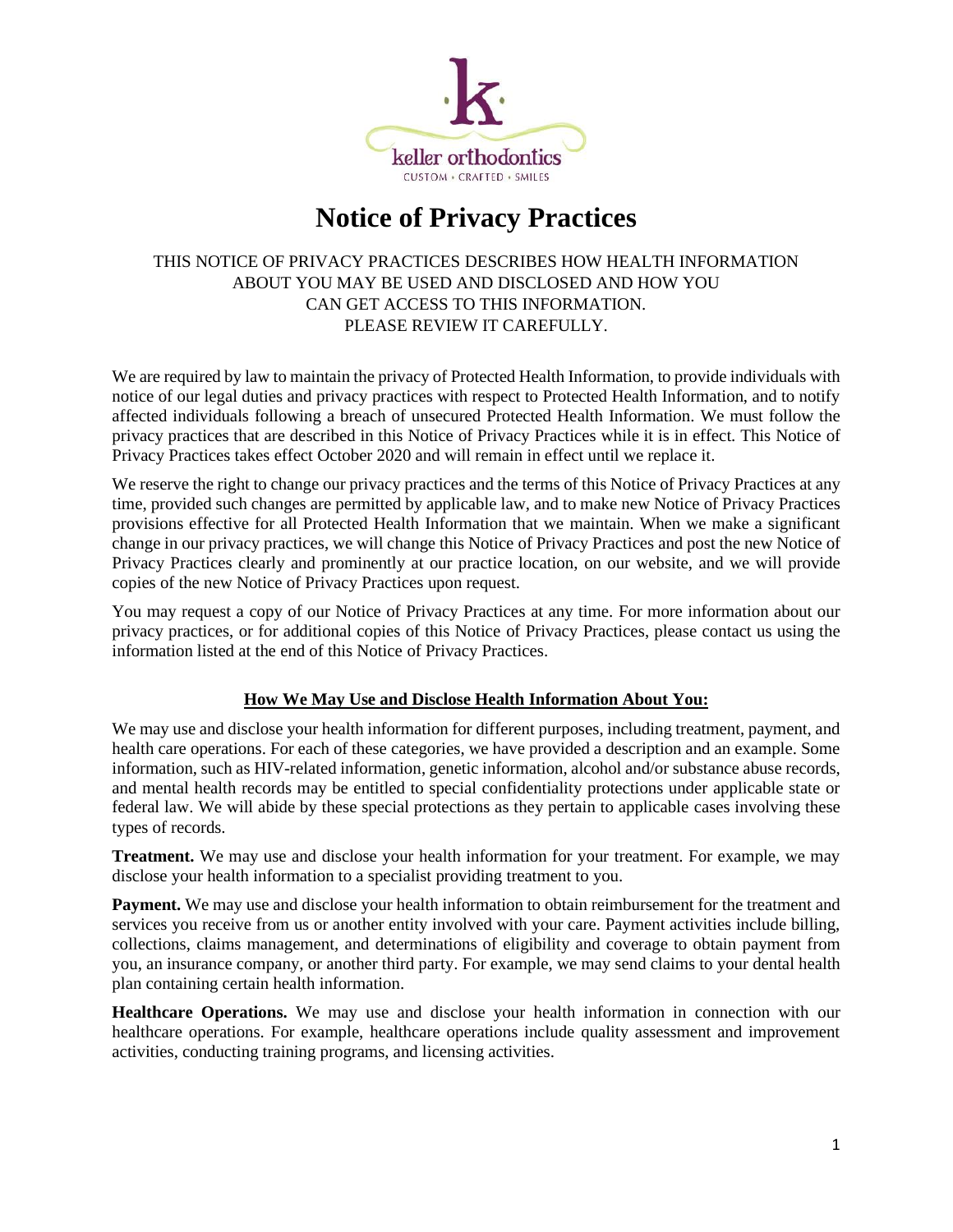

#### **Individuals Involved in Your Care or Payment for Your Care.** We may disclose your health

information to your family or friends, or any other individual identified by you when they are involved in your care or in the payment for your care. Additionally, we may disclose information about you to a patient representative. If a person has the authority by law to make health care decisions for you, we will treat that patient representative the same way we would treat you with respect to your health information.

**Disaster Relief.** We may use or disclose your health information to assist in disaster relief efforts.

**Required by Law.** We may use or disclose your health information when we are required to do so by law.

**Public Health Activities.** We may disclose your health information for public health activities, including disclosures to:

- Prevent or control disease, injury or disability;
- Report child abuse or neglect;
- Report reactions to medications or problems with products or devices;
- Notify a person of a recall, repair, or replacement of products or devices;
- Notify a person who may have been exposed to a disease or condition; or
- Notify the appropriate government authority if we believe a patient has been the victim of abuse, neglect, or domestic violence.

**National Security.** We may disclose to military authorities the health information of Armed Forces personnel under certain circumstances. We may disclose to authorize federal official's health information required for lawful intelligence, counterintelligence, and other national security activities. We may disclose to correctional institution or law enforcement official having lawful custody the Protected Health Information of an inmate or patient.

**Secretary of Health and Human Services.** We will disclose your health information to the Secretary of the U.S. Department of Health and Human Services when required to investigate or determine compliance with HIPAA.

**Workers' Compensation.** We may disclose your Protected Health Information to the extent authorized by and to the extent necessary to comply with laws relating to workers' compensation or other similar programs established by law.

**Law Enforcement.** We may disclose your Protected Health Information for law enforcement purposes as permitted by HIPAA, as required by law, or in response to a subpoena or court order.

**Health Oversight Activities.** We may disclose your Protected Health Information to an oversight agency for activities authorized by law. These oversight activities include audits, investigations, inspections, and credentialing, as necessary for licensure and for the government to monitor the health care system, government programs, and compliance with civil rights laws.

**Judicial and Administrative Proceedings.** If you are involved in a lawsuit or a dispute, we may disclose your Protected Health Information in response to a court or administrative order. We may also disclose health information about you in response to a subpoena, discovery request, or other lawful process instituted by someone else involved in the dispute, but only if efforts have been made, either by the requesting party or us, to tell you about the request or to obtain an order protecting the information requested.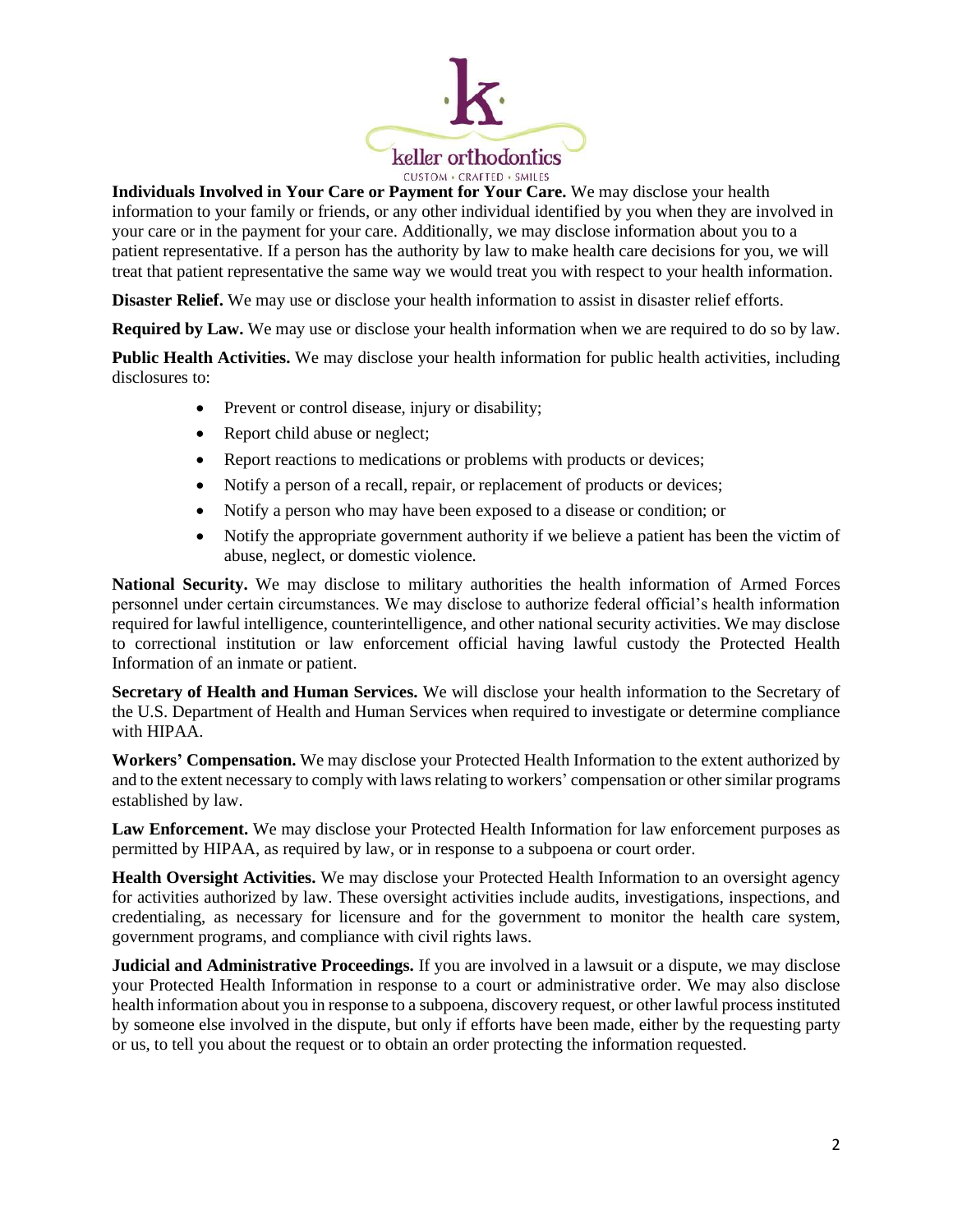

**Research.** We may disclose your Protected Health Information to researchers when their research has been approved by an institutional review board or privacy board that has reviewed the research proposal and established protocols to ensure the privacy of your information.

**Coroners, Medical Examiners, and Funeral Directors.** We may release your Protected Health Information to a coroner or medical examiner. This may be necessary, for example, to identify a deceased person or determine the cause of death. We may also disclose Protected Health Information to funeral directors consistent with applicable law to enable them to carry out their duties.

**Fundraising.** We may contact you to provide you with information about our sponsored activities, including fundraising programs, as permitted by applicable law. If you do not wish to receive such information from us, you may opt out of receiving the communications.

### **Other Uses and Disclosures of Protected Health Information:**

Your authorization is required, with a few exceptions, for disclosure of psychotherapy notes, use or disclosure of Protected Health Information for marketing, and for the sale of Protected Health Information. We will also obtain your written authorization before using or disclosing your Protected Health Information for purposes other than those provided for in this Notice of Privacy Practices (or as otherwise permitted or required by law). You may revoke an authorization in writing at any time. Upon receipt of the written revocation, we will stop using or disclosing your Protected Health Information, except to the extent that we have already taken action in reliance on the authorization.

## **Your Health Information Rights:**

**Access.** You have the right to look at or get copies of your health information, with limited exceptions. You must make the request in writing. You may obtain a form to request access by using the contact information listed at the end of this Notice of Privacy Practices. You may also request access by sending us a letter to the address at the end of this Notice of Privacy Practices. If you request information that we maintain on paper, we may provide photocopies. If you request information that we maintain electronically, you have the right to an electronic copy. We will use the form and format you request if readily producible. We will charge you a reasonable cost-based fee for the cost of supplies and labor of copying, and for postage if you want copies mailed to you. Contact us using the information listed at the end of this Notice of Privacy Practices for an explanation of our fee structure.

If you are denied a request for access, you have the right to have the denial reviewed in accordance with the requirements of applicable law.

**Disclosure Accounting.** With the exception of certain disclosures, you have the right to receive an accounting of disclosures of your health information in accordance with applicable laws and regulations. To request an accounting of disclosures of your health information, you must submit your request in writing to the Privacy Officer. If you request this accounting more than once in a 12-month period, we may charge you a reasonable, cost-based fee for responding to the additional requests.

**Right to Request a Restriction.** You have the right to request additional restrictions on our use or disclosure of your Protected Health Information by submitting a written request to the Privacy Officer. Your written request must include (1) what information you want to limit, (2) whether you want to limit our use, disclosure or both, and (3) to whom you want the limits to apply.